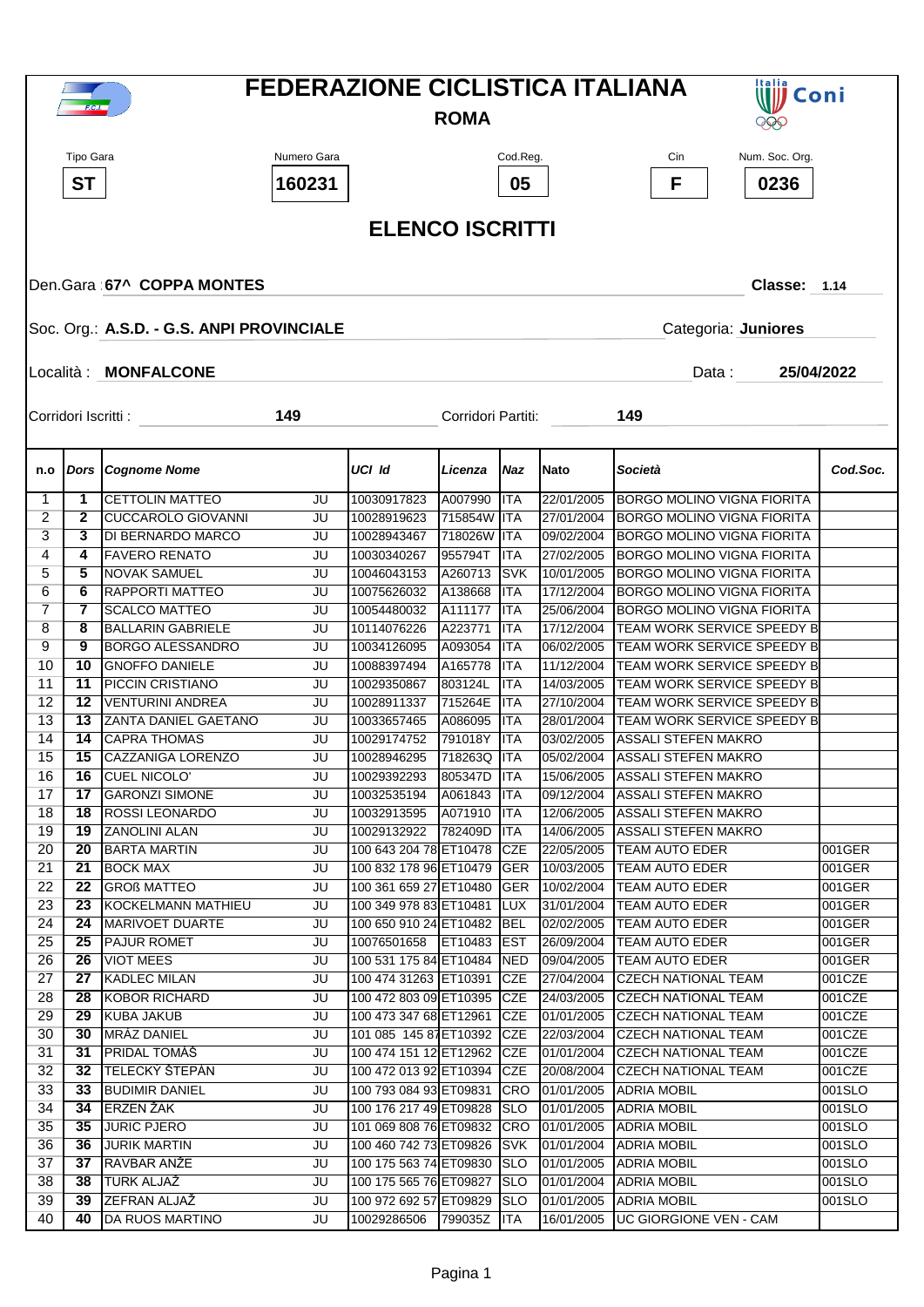| n.o             | Dors            | <b>Cognome Nome</b>                 |          | UCI Id                     | Licenza            | Naz         | <b>Nato</b>              | Società                                    | Cod.Soc.           |
|-----------------|-----------------|-------------------------------------|----------|----------------------------|--------------------|-------------|--------------------------|--------------------------------------------|--------------------|
| 41              | 41              | DALLA CAMINA' NICOLA'               | JU       | 10029187280                | 792428Z            | <b>ITA</b>  | 27/11/2004               | <b>UC GIORGIONE VEN - CAM</b>              |                    |
| 42              | $\overline{42}$ | PERIN MATTEO                        | JU       | 10032323515                | A056421            | <b>ITA</b>  | 17/08/2005               | UC GIORGIONE VEN - CAM                     |                    |
| 43              | 43              | PORCELLATO NICOLA                   | JU       | 10030944701                | A009244            | <b>ITA</b>  | 10/07/2004               | <b>UC GIORGIONE VEN - CAM</b>              |                    |
| 44              | 44              | RUSCITO ALESSANDRO                  | JU       | 10064005735                | A130374            | <b>ITA</b>  | 07/05/2005               | UC GIORGIONE VEN - CAM                     |                    |
| 45              | 45              | SIMONETTO GABRIELE                  | JU       | 10028894260                | 713910Y            | <b>ITA</b>  | 03/06/2004               | UC GIORGIONE VEN - CAM                     |                    |
| 46              | 46              | <b>VOLPATO LEONARDO</b>             | JU       | 10108070714                | A204746            | ITA         | 14/12/2004               | UC GIORGIONE VEN - CAM                     |                    |
| 47              | 47              | <b>BASSO DAVIDE</b>                 | JU       | 10029192637                | 793077V            | <b>ITA</b>  | 11/02/2004               | INDUSTRIAL FORNITURE MORO 1                |                    |
| 48              | 48              | <b>CAMATTA EDOARDO</b>              | JU       | 10029336319                | 802229C            | <b>ITA</b>  | 08/03/2005               | <b>INDUSTRIAL FORNITURE MORO 1</b>         |                    |
| 49              | 49              | DE ROSSI MARCO                      | JU       | 10029137063                | 783420U            | <b>ITA</b>  | 22/04/2005               | <b>INDUSTRIAL FORNITURE MORO T</b>         |                    |
| 50              | 50              | <b>LEONE PAOLO</b>                  | JU       | 10034379612                | A096745            | <b>ITA</b>  | 17/06/2005               | <b>INDUSTRIAL FORNITURE MORO T</b>         |                    |
| 51              | $\overline{51}$ | <b>LIVIO TOMMASO</b>                | JU       | 10033982518                | A091029            | <b>ITA</b>  | 23/12/2004               | INDUSTRIAL FORNITURE MORO T                |                    |
| 52              | 52              | SPAGNOL LEONARDO                    | JU       | 10065362725                | A131454            | <b>ITA</b>  | 05/10/2004               | <b>INDUSTRIAL FORNITURE MORO 1</b>         |                    |
| 53              | 53              | <b>ZANELLA FILIPPO</b>              | JU       | 10029360567                | 803614X            | <b>ITA</b>  | 11/05/2005               | INDUSTRIAL FORNITURE MORO T                |                    |
| 54              | 54              | <b>AHACIC GASPER</b>                | JU       | 100 176 253 85 ET13119     |                    | <b>SLO</b>  | 01/01/2004               | POGI TEAM UAE GENERALI                     | 005SLO             |
| 55              | 55              | <b>GREGORCIC NATAN</b>              | JU       | 100 501 518 12 ET09906     |                    | <b>SLO</b>  | 01/01/2004               | POGI TEAM UAE GENERALI                     | 005SLO             |
| 56              | 56              | MIŠKULIN BINE                       | JU       | 101 024 825 04 ET09914     |                    | <b>SLO</b>  | 01/01/2004               | POGI TEAM UAE GENERALI                     | 005SLO             |
| 57              | 57              | <b>MUHA LUKA</b>                    | JU       | 100 176 464 05 ET09913     |                    | <b>SLO</b>  | 01/01/2004               | POGI TEAM UAE GENERALI                     | 005SLO             |
| 58              | 58              | <b>OBLAK DOMEN</b>                  | JU       | 100 492 575 90 ET09911     |                    | <b>SLO</b>  | 01/01/2005               | POGI TEAM UAE GENERALI                     | 005SLO             |
| 59              | 59              | SKOK ANDRAŽ                         | JU       | 101 110 269 88 ET09908     |                    | <b>SLO</b>  | 01/01/2004               | POGI TEAM UAE GENERALI                     | 005SLO             |
| 60              | 60              | <b>SKOK MARCEL</b>                  | JU       | 100 176 536 77 ET09909     |                    | <b>SLO</b>  | 01/01/2005               | POGI TEAM UAE GENERALI                     | 005SLO             |
| 61              | 61              | <b>CAFUERI TOMMASO</b>              | JU       | 10029149591                | 786067U            | <b>ITA</b>  | 26/05/2005               | <b>TEAM TIEPOLO UDINE</b>                  | 05H0573            |
| 62              | 62              | <b>MENGHINI ALESSIO</b>             | JU       | 10030702504                | 995748D            | <b>ITA</b>  | 03/12/2004               | <b>TEAM TIEPOLO UDINE</b>                  | 05H0573            |
| 63              | 63              | MUSIZZA GABRIEL                     | JU       | 10048882930                | A105129            | <b>ITA</b>  | 20/12/2004               | TEAM TIEPOLO UDINE                         | 05H0573            |
| 64              | 64              | <b>UNFER LORENZO</b>                | JU       | 10030756559                | 999408E            | <b>ITA</b>  | 21/10/2005               | TEAM TIEPOLO UDINE                         | 05H0573            |
| 65              | 65              | <b>VECCHIUTTI FRANCESCO</b>         | JU       | 10077073453                | A146345            | <b>ITA</b>  | 25/05/2005               | TEAM TIEPOLO UDINE                         | 05H0573            |
| 66              | 66              | <b>ZAMPA FRANCESCO</b>              | JU       | 10077594425                | A147721            | <b>ITA</b>  | 13/05/2004               | <b>TEAM TIEPOLO UDINE</b>                  | 05H0573            |
| 67              | 67<br>68        | <b>BELLESE ELIA</b>                 | JU       | 10032646645                | A064779            | <b>ITA</b>  | 06/07/2005               | S. C. FONTANAFREDDA                        | 05U0022            |
| 68              | 69              | DA ROS ALESSANDRO                   | JU       | 10034747101                | A102741            | <b>ITA</b>  | 19/07/2004               | S. C. FONTANAFREDDA                        | 05U0022            |
| 69              | 70              | <b>MARCON MATTIA</b>                | JU       | 10031352505                | A024991            | <b>ITA</b>  | 08/02/2004<br>19/07/2005 | S. C. FONTANAFREDDA                        | 05U0022            |
| 70              | $\overline{71}$ | <b>NADALINI TOMMASO</b>             | JU       | 10034342428                | A096155            | <b>ITA</b>  |                          | S. C. FONTANAFREDDA                        | 05U0022<br>05U0022 |
| 71<br>72        | $\overline{72}$ | PERIN FILIPPO<br><b>PIN MICHELE</b> | JU       | 10053718580<br>10030244176 | A114906            | <b>ITA</b>  | 25/09/2005               | S. C. FONTANAFREDDA<br>S. C. FONTANAFREDDA |                    |
| 73              | 73              | <b>SERAFINI NICHOLAS</b>            | JU       |                            | 945298G<br>A000644 | ITA         | 02/09/2004<br>01/04/2005 | S. C. FONTANAFREDDA                        | 05U0022<br>05U0022 |
| 74              | 74              | DAL PONT JACOPO                     | JU<br>JU | 10030781518<br>10031428081 | A027713            | ITA<br>ITA  | 19/10/2004               | GOTTARDO GIOCHI AUDE KITCHE05T0021         |                    |
| 75              | 75              | <b>DANELUZZI MATTEO</b>             | JU       | 10028914872                | 715509D            | <b>ITA</b>  | 04/07/2004               | GOTTARDO GIOCHI AUDE KITCHE05T0021         |                    |
| $\overline{76}$ | 76              | <b>FAGGIANATO GIOELE</b>            | JU       | 10084528006                | A159730            | <b>ITA</b>  | 15/10/2005               | GOTTARDO GIOCHI AUDE KITCHE05T0021         |                    |
| 77              | 77              | <b>FLOCCO ALAN</b>                  | JU       | 10028787459                | 705236H            | <b>ITA</b>  | 26/09/2005               | GOTTARDO GIOCHI AUDE KITCHE05T0021         |                    |
| 78              | 78              | LE BRUM MATTEO                      | JU       | 10028888402                | A146344            | <b>ITA</b>  | 16/02/2005               | GOTTARDO GIOCHI AUDE KITCHE05T0021         |                    |
| 79              | 79              | <b>MARDON KALLUM</b>                | JU       | 10111596561                | A258998            | <b>NZL</b>  | 06/07/2004               | GOTTARDO GIOCHI AUDE KITCHE05T0021         |                    |
| 80              | 80              | SARI SEBASTIANO                     | JU       | 10029270035                | 797996Q            | <b>ITA</b>  | 19/04/2005               | GOTTARDO GIOCHI AUDE KITCHE05T0021         |                    |
| 81              | 81              | <b>BABOLIN ALESSIO</b>              | JU       | 10032832662                | A069824            | <b>ITA</b>  | 05/06/2004               | C.S. LIBERTAS SCORZE'                      | 03S0546            |
| 82              | 82              | <b>BABOLIN DANIELE</b>              | JU       | 10032832561                | A069821            | <b>ITA</b>  | 05/06/2004               | C.S. LIBERTAS SCORZE'                      | 03S0546            |
| 83              | 83              | <b>CATTAI ANDREA</b>                | JU       | 10032102031                | A050987            | <b>ITA</b>  | 11/11/2005               | C.S. LIBERTAS SCORZE'                      | 03S0546            |
| 84              | 84              | <b>MASON FILIPPO</b>                | JU       | 10028840205                | 709373W            | <b>ITA</b>  | 25/05/2004               | C.S. LIBERTAS SCORZE'                      | 03S0546            |
| 85              | 85              | NARDIN FRANCESCO                    | JU       | 10030461014                | 971366D            | <b>ITA</b>  | 23/11/2004               | C.S. LIBERTAS SCORZE'                      | 03S0546            |
| 86              | 86              | <b>OBETTI DAMIANO</b>               | JU       | 10031604301                | A034377            | <b>ITA</b>  | 22/09/2004               | C.S. LIBERTAS SCORZE'                      | 03S0546            |
| 87              | 87              | <b>ZATTIN LUCA</b>                  | JU       | 10123613043                | A247311            | ITA         | 30/11/2004               | <b>C.S. LIBERTAS SCORZE'</b>               | 03S0546            |
| 88              | 88              | <b>GORITSCHNIG MARCO</b>            | JU       | 100 796 335 46 ET12458     |                    | <b>AUT</b>  | 16/06/2005               | <b>STEIERMARK</b>                          | 001AUT             |
| 89              | 89              | <b>HAMPTON CIAN</b>                 | JU       | 100 609 824 66 ET12459     |                    | <b>AUT</b>  | 22/01/2005               | <b>STEIERMARK</b>                          | 001AUT             |
| 90              | 90              | KUMMERER KILIAN                     | JU       | 100 351 339 86 ET12460     |                    | <b>AUT</b>  | 29/09/2004               | <b>STEIERMARK</b>                          | 001AUT             |
| 91              | 91              | PICHLER STEPHAN                     | JU       | 100 350 622 48 ET12461     |                    | AUT         | 13/12/2004               | <b>STEIERMARK</b>                          | 001AUT             |
| 92              | 92              | <b>SCHABERNIG SIMON</b>             | JU       | 101 072 317 63 ET12462     |                    | AUT         | 14/10/2005               | <b>STEIERMARK</b>                          | 001AUT             |
| 93              | 93              | <b>SERTIC JAKOB</b>                 | JU       | 100 643 248 25 ET12465     |                    | AUT         | 04/03/2005               | <b>STEIERMARK</b>                          | 001AUT             |
| 94              | 94              | <b>STOCKER MARCO</b>                | JU       | 100 641 921 56 ET12466     |                    | AUT         | 22/06/2005               | <b>STEIERMARK</b>                          | 001AUT             |
| 95              | 95              | <b>CZEPL ALEXANDER</b>              | JU       | 101 066 925 06 ET12553     |                    | <b>AUT</b>  | 01/01/2005               | LRV OBERÖSTERREICH                         | 002AUT             |
| 96              | 96              | DOPPELBAUER MORITZ                  | JU       | 100 490 459 11 ET12559     |                    | AUT         | 01/01/2005               | LRV OBERÖSTERREICH                         | 002AUT             |
| 97              | 97              | <b>ECKERSTORFER BENJAMIN</b>        | JU       | 100 899 464 64 ET12555     |                    | <b>AUT</b>  | 01/01/2004               | LRV OBERÖSTERREICH                         | 002AUT             |
| 98              | 98              | <b>HOLZKNECHT JONAS</b>             | JU       | 101 075 763 17 ET12558     |                    | <b>IAUT</b> | 01/01/2004               | LRV OBERÖSTERREICH                         | 002AUT             |
| 99              | 99              | <b>OBERLECHNER LUCA</b>             | JU       | 100 640 279 63 ET12557     |                    | <b>IAUT</b> | 01/01/2004               | LRV OBERÖSTERREICH                         | 002AUT             |
| 100             | 100             | <b>PREYLER DAVID</b>                | JU       | 100 350 368 85 ET12556     |                    | <b>AUT</b>  | 01/01/2004               | LRV OBERÖSTERREICH                         | 002AUT             |